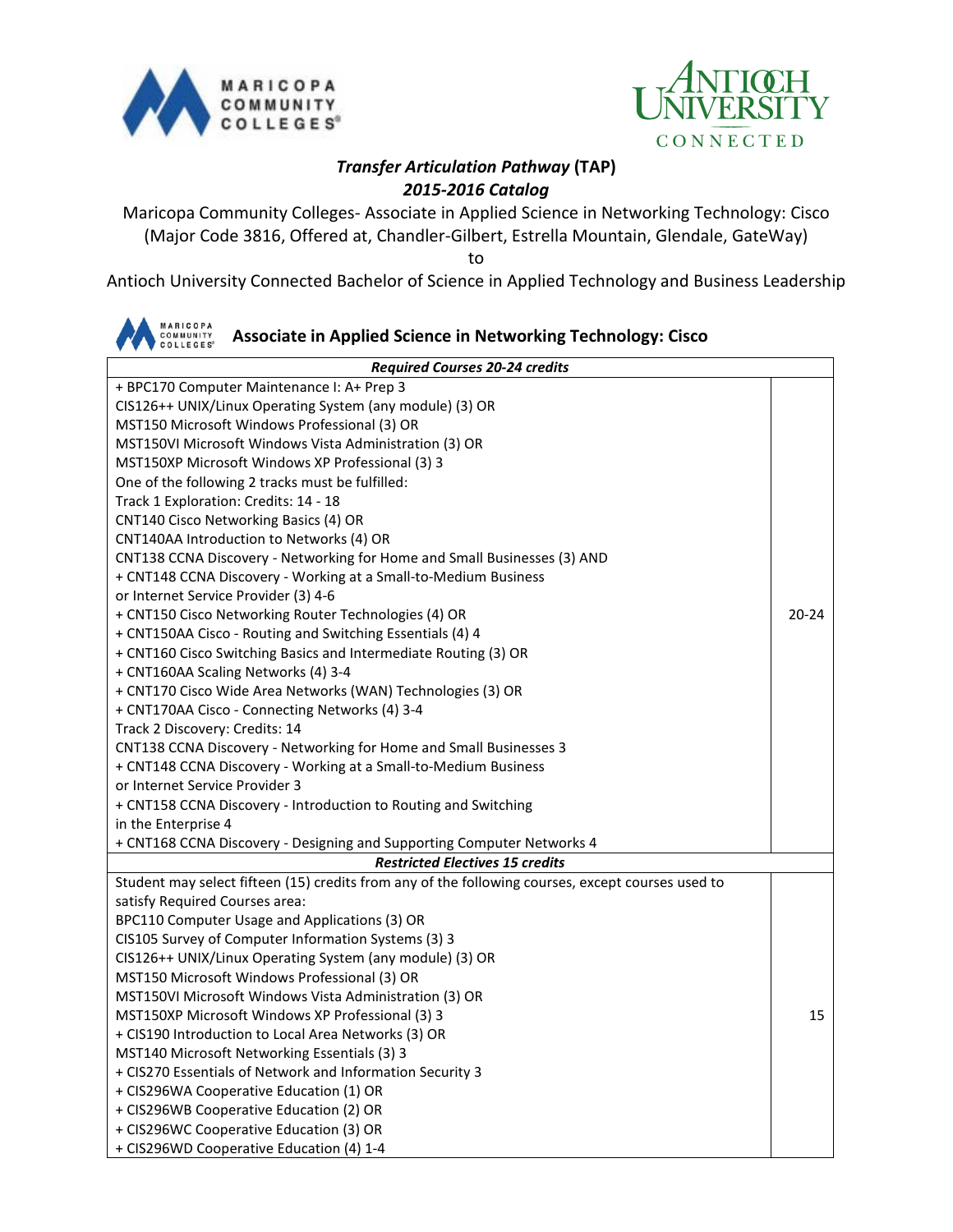| CIS298AA Special Projects (1) OR                                                         |             |  |  |
|------------------------------------------------------------------------------------------|-------------|--|--|
| CIS298AB Special Projects (2) OR                                                         |             |  |  |
| CIS298AC Special Projects (3) 1-3                                                        |             |  |  |
| CIS121AB Microsoft Command Line Operations 1                                             |             |  |  |
| CIS102 Interpersonal and Customer Service Skills for IT Professionals 1                  |             |  |  |
| CIS110 Home Entertainment and Computer Networking 3                                      |             |  |  |
| <b>ELT100 Survey of Electronics 3</b>                                                    |             |  |  |
| CIS224 Project Management Microsoft Project for Windows 3                                |             |  |  |
| + CNT145 Voice and Data Cabling 4                                                        |             |  |  |
| + CNT205 Cisco Certified Network Associate Security 4                                    |             |  |  |
| + CNT181 Cisco Securing IOS Networks 4                                                   |             |  |  |
| + CNT202 Cisco Secure Firewall Appliance Configuration 4                                 |             |  |  |
| + CNT183 Cisco Secure Virtual Private Network Configuration 3                            |             |  |  |
| + CNT185 Cisco Network Security 4                                                        |             |  |  |
| + CNT206 Cisco Certified Network Associate Wireless 4                                    |             |  |  |
| + CNT190 Cisco Network Design 3                                                          |             |  |  |
| ++ CNT2++++ Any 200 level course with a CNT Prefix 1-4                                   |             |  |  |
| + BPC270 Computer Maintenance II: A+ Technician Prep 3                                   |             |  |  |
| + BPC273 Advanced Server Computer Maintenance: Server+ Prep 3                            |             |  |  |
| + CIS127DL Linux Utilities 3                                                             |             |  |  |
| + CIS238DL Linux System Administration 3                                                 |             |  |  |
| + CIS239DL Linux Shell Scripting 3                                                       |             |  |  |
| + CIS240DL Linux Network Administration 3                                                |             |  |  |
| + CIS241DL Apache Web Server Administration (Linux/Unix) 3                               |             |  |  |
| + CIS271DL Linux Security 3                                                              |             |  |  |
| + CIS274DL Linux Enterprise Network Security 3                                           |             |  |  |
| + MST152 Microsoft Windows Server (4) OR                                                 |             |  |  |
| + MST152DA Microsoft Windows 2000 Server (4) OR                                          |             |  |  |
| + MST152DB Microsoft Windows 2003 Server (4) 4                                           |             |  |  |
| + MST155 Implementing Windows Network Infrastructure 3                                   |             |  |  |
| + MST157 Implementing Windows Directory Services 3                                       |             |  |  |
| + CIS250 Management of Information Systems 3                                             |             |  |  |
| CIS280 Current Topics in Computing 3                                                     |             |  |  |
| + CIS290AA Computer Information Systems Internship (1) OR                                |             |  |  |
| + CIS290AB Computer Information Systems Internship (2) OR                                |             |  |  |
| + CIS290AC Computer Information Systems Internship (3) 1-3                               |             |  |  |
| <b>General Education Requirements 25 credits</b>                                         |             |  |  |
| <b>General Education Core (15 credits)</b>                                               |             |  |  |
| + ENG101 First-Year Composition (3) OR                                                   |             |  |  |
| + ENG107 First-Year Composition for ESL (3) AND                                          |             |  |  |
| + ENG102 First-Year Composition (3) OR                                                   | 6           |  |  |
| + ENG108 First-Year Composition for ESL (3) OR                                           |             |  |  |
| + ENG111 Technical and Professional Writing                                              |             |  |  |
| Any approved General Education course in the Oral Communication area.#                   | 3           |  |  |
| CRE101 Critical and Evaluative Reading I (3) OR<br>Equivalent as indicated by assessment | 3           |  |  |
| Any approved general education course from the Mathematics area.#                        | $0 - 5$     |  |  |
| <b>General Education Distribution (10 credits)</b>                                       |             |  |  |
| Any approved general education course from Humanities and Fine Arts area.#               | $\mathsf 3$ |  |  |
| Any approved general education course from the Social-Behavioral Sciences area.#         | 3           |  |  |
| Any approved course general education course from Natural Sciences area.#                | 4           |  |  |
|                                                                                          |             |  |  |

**Total: 60-64**

*\*Courses accepted for transfer to AUC must be graded C or better.*

 *+ Indicates course has prerequisites and/or corequisites*

*#Select from general education course list:<https://asa.maricopa.edu/sites/default/files/15-16-AAS-GE.pdf>*